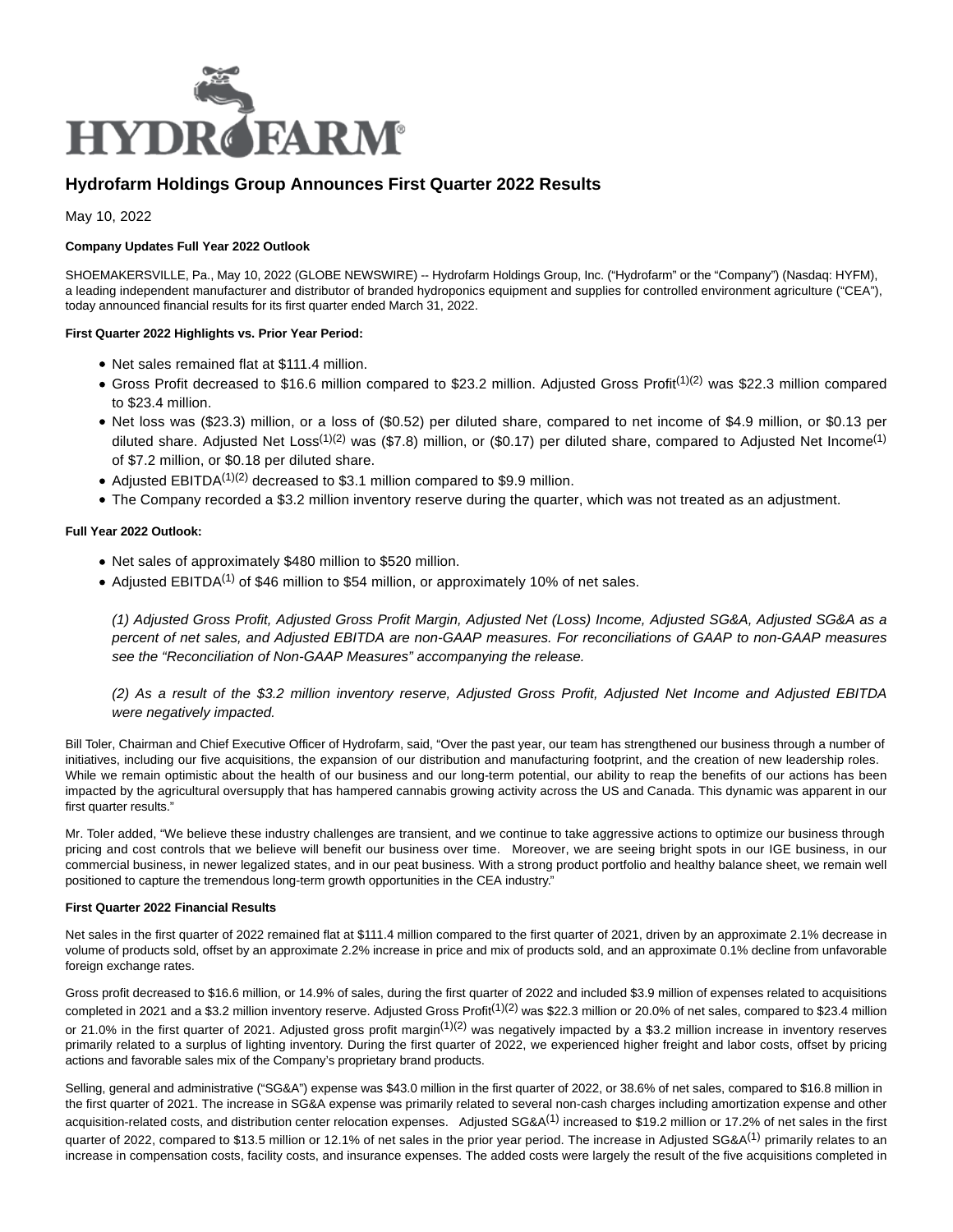2021 as well as the Company's preparation for future growth.

Net loss was (\$23.3) million, or (\$0.52) per diluted share, in the first quarter of 2022, compared to a net income of \$4.9 million, or \$0.13 per diluted share in the first quarter of 2021. Adjusted Net Loss<sup>(1)(2)</sup> was (\$7.8 million), or (\$0.17) per diluted share, in the first quarter of 2022, compared to Adjusted Net Income<sup>(1)</sup> of \$7.2 million, or \$0.18 per diluted share, in the first quarter of 2021.

Adjusted EBITDA<sup>(1)(2)</sup> was \$3.1 million, or 2.8% of net sales, for the first quarter of 2022, compared to \$9.9 million, or 8.9% of net sales, in the first quarter of 2021. The decrease in Adjusted EBITDA<sup>(1)(2)</sup> was primarily related to higher Adjusted SG&A<sup>(1)</sup> expenses on relatively flat net sales as our business has been impacted by agricultural oversupply, as well as the \$3.2 million inventory reserve mentioned above.

#### **Balance Sheet and Liquidity**

As of March 31, 2022, the Company had unrestricted cash and cash equivalents of approximately \$12.2 million and approximately \$99.7 million of available borrowing capacity under its revolving credit facility. The Company also carried a principal amount of debt outstanding of \$124.7 million under our Term Loan at the end of the quarter.

#### **Full Year 2022 Outlook**

Based on first quarter performance and recent sales trends, the Company is providing an update to its outlook for the full fiscal year 2022:

- Net sales of approximately \$480 million to \$520 million.
- Adjusted EBITDA<sup>(1)</sup> of \$46 million to \$54 million, representing a range of approximately 9.6% to 10.4% of net sales for the full fiscal year.

The Company's 2022 outlook includes the following updated assumptions:

- Sequential improvement from negative organic growth in Q1 to positive organic growth in Q4.
- Capital expenditures of approximately \$8.0 million to \$10.0 million; and
- An estimated tax provision between \$0 and \$3 million for the full year, excluding the large discrete tax benefit of \$8.5 million recognized in Q1 2022.

With respect to projected fiscal year 2022 Adjusted EBITDA, a quantitative reconciliation is not available without unreasonable effort due to the variability, complexity and low visibility with respect to certain items, including, but not limited to, stock-based compensation and employer payroll taxes, uncertainties caused by the global COVID-19 pandemic, changes to the regulatory landscape, and certain potential future transaction expenses, which are excluded from Adjusted EBITDA. The Company expects the variability of these items to have a potentially unpredictable, and potentially significant, impact on its future GAAP financial results.

(1) Adjusted Gross Profit, Adjusted Gross Profit Margin, Adjusted Net (Loss) Income, Adjusted SG&A, Adjusted SG&A as a percent of net sales, and Adjusted EBITDA are non-GAAP measures. For reconciliations of GAAP to non-GAAP measures see the "Reconciliation of Non-GAAP Measures" accompanying the release.

(2) As a result of the \$3.2 million inventory reserve, Adjusted Gross Profit, Adjusted Net Income and Adjusted EBITDA were negatively impacted.

#### **Conference Call**

The Company will host a conference call to discuss financial results for the first quarter 2022 today at 4:30 p.m. Eastern Time. Bill Toler, Chairman and Chief Executive Officer, and John Lindeman, Chief Financial Officer, will host the call.

The conference call can be accessed live over the phone by dialing 201-389-0879. A replay will be available after the call until Tuesday, May 17, 2022 and can be accessed by dialing 412-317-6671. The passcode is 13728344. The conference call will also be webcast live and archived on the corporate website at www.hydrofarm.com, under the "Investors" section.

#### **About Hydrofarm**

Hydrofarm is a leading independent manufacturer and distributor of branded hydroponics equipment and supplies for controlled environment agriculture, including grow lights, climate control solutions, growing media and nutrients, as well as a broad portfolio of innovative and proprietary branded products. For over 40 years, Hydrofarm has helped growers make growing easier and more productive. The Company's mission is to empower growers, farmers and cultivators with products that enable greater quality, efficiency, consistency and speed in their grow projects.

#### **Cautionary Note Regarding Forward-Looking Statements**

Statements contained in this press release, other than statements of historical fact, which address activities, events and developments that the Company expects or anticipates will or may occur in the future, including, but not limited to, information regarding the future economic performance and financial condition of the Company, the plans and objectives of the Company's management, and the Company's assumptions regarding such performance and plans are "forward-looking statements" within the meaning of the U.S. federal securities laws that are subject to risks and uncertainties. These forward-looking statements generally can be identified as statements that include phrases such as "guidance," "outlook," "projected," "believe," "target," "predict," "estimate," "forecast," "strategy," "may," "goal," "expect," "anticipate," "intend," "plan," "foresee," "likely," "will," "should" or other similar words or phrases. Actual results could differ materially from the forward-looking information in this release due to a variety of factors, including, but not limited to:

The ongoing COVID-19 pandemic could have a material adverse effect on the Company's business, results of operation, financial condition and/or cash flows; Interruptions in the Company's supply chain, whether due to COVID-19 or otherwise could adversely impact expected sales growth and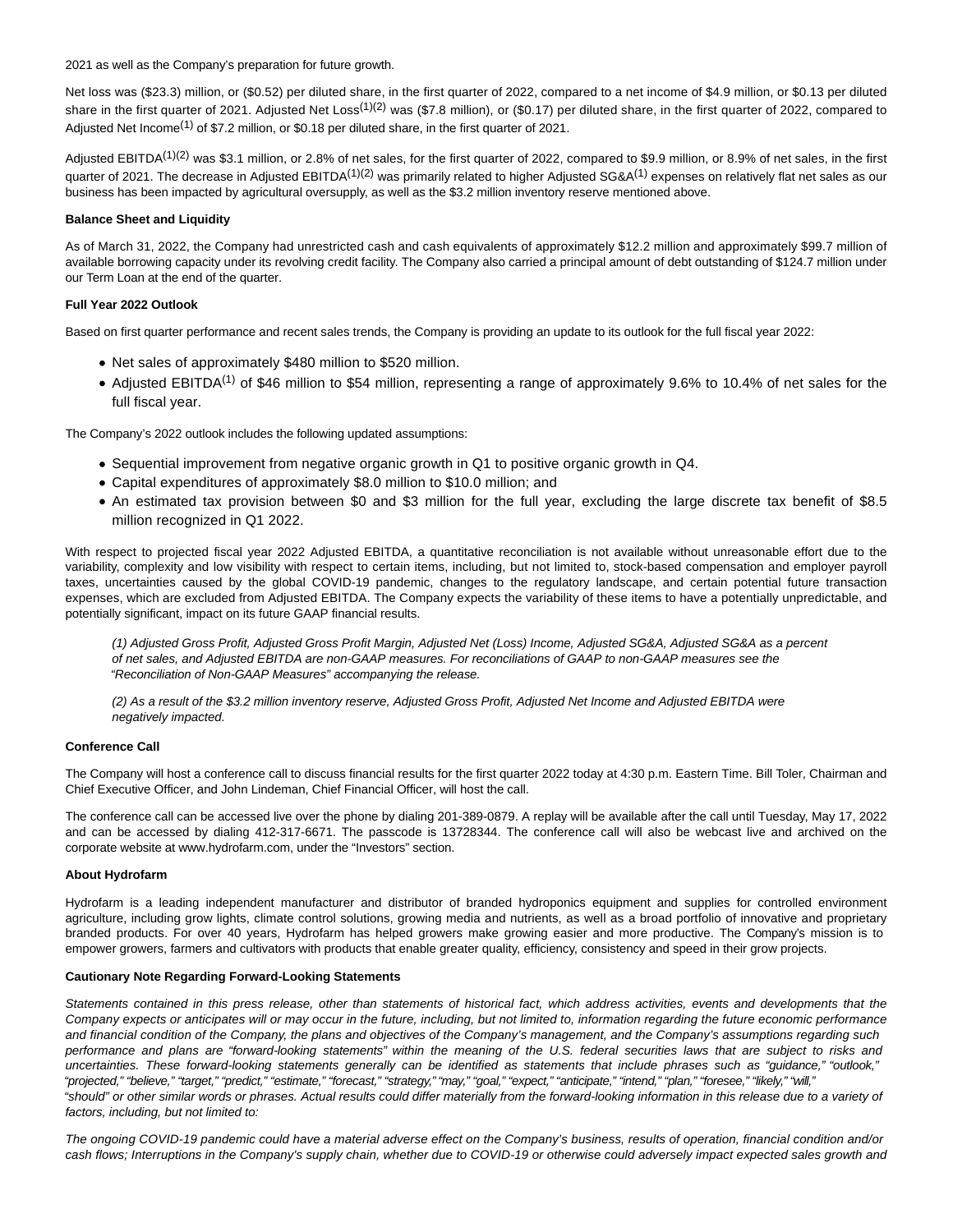operations; The highly competitive nature of the Company's markets could adversely affect its ability to maintain or grow revenues; Certain of the Company's products may be purchased for use in new or emerging industries or segments, including the cannabis industry, and/or be subject to varying, inconsistent, and rapidly changing laws, regulations, administrative and enforcement approaches, and consumer perceptions and, among other things, such laws, regulations, approaches and perceptions may adversely impact the market for the Company's products; the market for the Company's products may be impacted by conditions impacting its customers, including related crop prices and other factors impacting growers; Compliance with environmental and other public health regulations or changes in such regulations or regulatory enforcement priorities could increase the Company's costs of doing business or limit the Company's ability to market all of its products; Damage to the Company's reputation or the reputation of its products or products it markets on behalf of third parties could have an adverse effect on its business; If the Company is unable to effectively execute its e-commerce business, its reputation and operating results may be harmed; The Company's operations may be impaired if its information technology systems fail to perform adequately or if it is the subject of a data breach or cyber-attack; The Company may not be able to adequately protect its intellectual property and other proprietary rights that are material to the Company's business; Acquisitions, other strategic alliances and investments could result in operating and integration difficulties, dilution and other harmful consequences that may adversely impact the Company's business and results of operations. Additional detailed information concerning a number of the important factors that could cause actual results to differ materially from the forward-looking information contained in this release is readily available in the Company's annual, quarterly and other reports. The Company disclaims any obligation to update developments of these risk factors or to announce publicly any revision to any of the forward-looking statements contained in this release, or to make corrections to reflect future events or developments.

**Contacts: Investor Contact** Fitzhugh Taylor / ICR [ir@hydrofarm.com](https://www.globenewswire.com/Tracker?data=d58_R21XRbcO_dBDunl68xnjJUojrLRJbocvpjZAdwvK3GJwCmWa2Qg-3tHogljcdwecM9a1hmJlzokVBwt-fA==)

#### **Media Contact**

Hydrofarm Marketing Lisa Gallagher, 513-505-2334[, lgallagher@hydrofarm.com](https://www.globenewswire.com/Tracker?data=FqlJlefyd8aUAgXNMUpaKVOG5lA5267_caYLVoZPlH40mx83otQMTDWXZ12XdppVVkPDzfKdyJaKaHP1XtqDTUiP9vCp_tvmz_Wu9BnYWXY=)

#### **Hydrofarm Holdings Group, Inc. CONDENSED CONSOLIDATED STATEMENTS OF OPERATIONS (UNAUDITED) (In thousands, except share and per share amounts)**

|                                                      |           | Three months ended March 31, |    |            |  |
|------------------------------------------------------|-----------|------------------------------|----|------------|--|
|                                                      |           | 2022                         |    | 2021       |  |
| Net sales                                            | \$        | 111,377                      | \$ | 111,389    |  |
| Cost of goods sold                                   |           | 94,771                       |    | 88,166     |  |
| <b>Gross profit</b>                                  |           | 16,606                       |    | 23,223     |  |
| Operating expenses:                                  |           |                              |    |            |  |
| Selling, general and administrative                  |           | 43,003                       |    | 16,841     |  |
| (Loss) income from operations                        |           | (26, 397)                    |    | 6,382      |  |
| Interest expense                                     |           | (2,366)                      |    | (90)       |  |
| Loss on debt extinguishment                          |           |                              |    | (680)      |  |
| Other (expense) income, net                          | (102)     | 84                           |    |            |  |
| (Loss) income before tax                             | (28, 865) |                              |    | 5,696      |  |
| Income tax benefit (expense)                         |           | 5,569                        |    | (756)      |  |
| Net (loss) income                                    |           | (23, 296)                    | S  | 4,940      |  |
| Net (loss) income per share:                         |           |                              |    |            |  |
| Basic                                                | \$        | (0.52)                       | -5 | 0.15       |  |
| Diluted                                              | \$        | $(0.52)$ \$                  |    | 0.13       |  |
| Weighted-average shares of common stock outstanding: |           |                              |    |            |  |
| Basic                                                |           | 44,718,510                   |    | 33,717,103 |  |
|                                                      |           |                              |    |            |  |

## **Hydrofarm Holdings Group, Inc. CONDENSED CONSOLIDATED BALANCE SHEETS (UNAUDITED)**

Diluted **44,718,510 38,997,031**

**(In thousands, except share and per share amounts)**

|                           |    | March 31,<br>2022 |    | December 31,<br>2021 |  |
|---------------------------|----|-------------------|----|----------------------|--|
| <b>Assets</b>             |    |                   |    |                      |  |
|                           |    |                   |    |                      |  |
| Current assets:           |    |                   |    |                      |  |
| Cash and cash equivalents | \$ | 12,157            | -5 | 26,607               |  |
| Restricted cash           |    | 1,777             |    | 1,777                |  |
| Accounts receivable, net  |    | 45,319            |    | 41,484               |  |
| Inventories               |    | 189,996           |    | 189,134              |  |
| Notes receivable          |    | 475               |    | 622                  |  |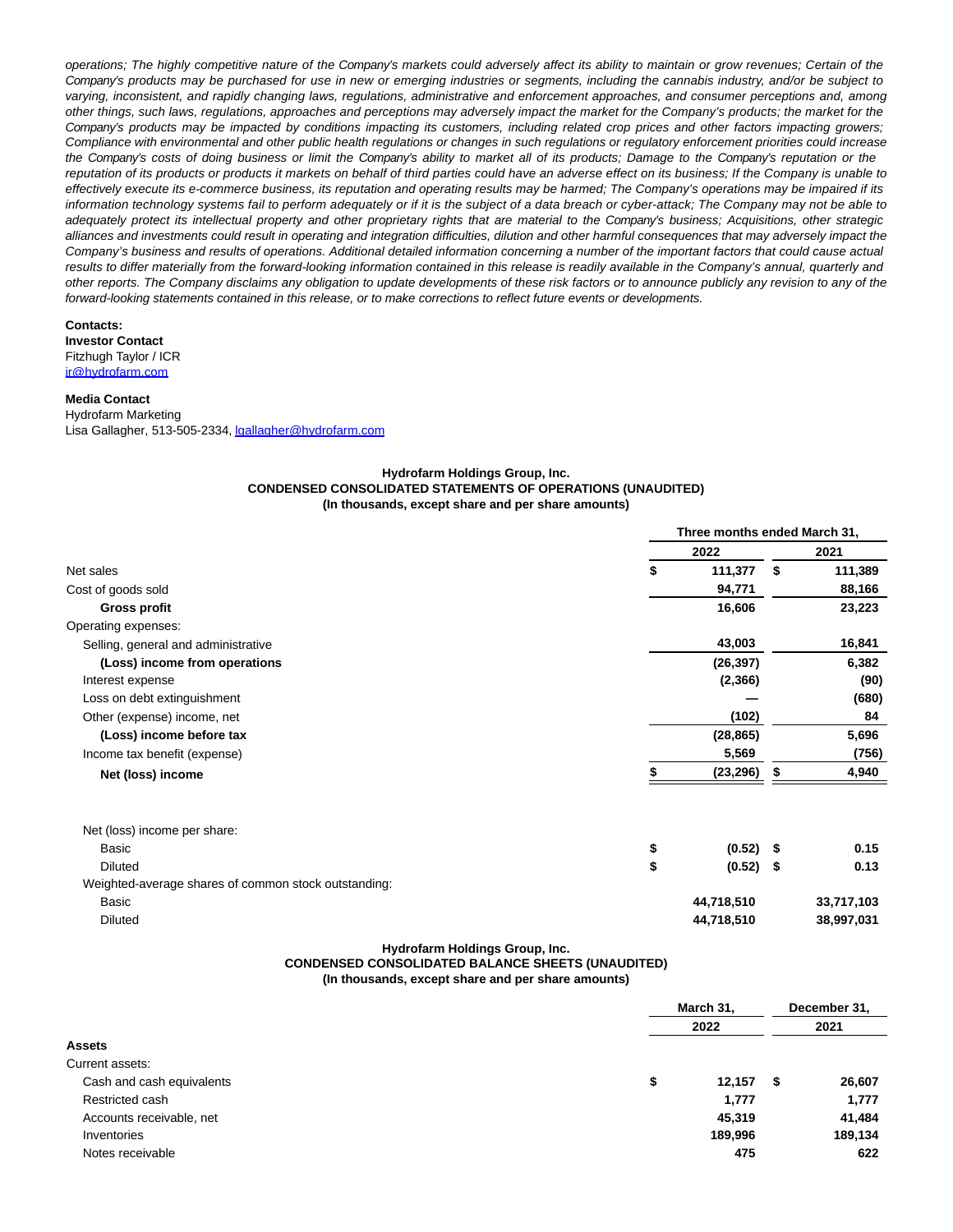| Prepaid expenses and other current assets                                                  | 11,312        | 9,760         |
|--------------------------------------------------------------------------------------------|---------------|---------------|
| <b>Total current assets</b>                                                                | 261,036       | 269,384       |
| Property and equipment, net                                                                | 51,349        | 50,473        |
| Operating lease right-of-use assets                                                        | 54,566        | 45,245        |
| Goodwill                                                                                   | 183,338       | 204,868       |
| Intangible assets, net                                                                     | 327,011       | 314,819       |
| Other assets                                                                               | 4,170         | 6,453         |
| <b>Total assets</b>                                                                        | \$<br>881,470 | \$<br>891,242 |
| Liabilities and stockholders' equity                                                       |               |               |
| Current liabilities:                                                                       |               |               |
| Accounts payable                                                                           | \$<br>36,374  | \$<br>26,685  |
| Accrued expenses and other current liabilities                                             | 31,549        | 33,996        |
| Deferred revenue                                                                           | 10,887        | 18,273        |
| Current portion of lease liabilities                                                       | 7,773         | 7,198         |
| Current portion of long-term debt                                                          | 2,298         | 2,263         |
| <b>Total current liabilities</b>                                                           | 88,881        | 88,415        |
| Long-term lease liabilities                                                                | 46,755        | 38,595        |
| Long-term debt                                                                             | 119,194       | 119,517       |
| Long-term deferred tax liabilities                                                         | 6,575         | 5,631         |
| Other long-term liabilities                                                                | 4,608         | 3,904         |
| <b>Total liabilities</b>                                                                   | 266,013       | 256,062       |
| <b>Commitments and contingencies</b>                                                       |               |               |
| Stockholders' equity                                                                       |               |               |
| Common stock (\$0.0001 par value; 300,000,000 shares authorized; 44,822,866 and 44,618,357 |               |               |
| shares issued and outstanding at March 31, 2022 and December 31, 2021, respectively)       | 4             |               |
| Additional paid-in capital                                                                 | 778,463       | 777,074       |
| Accumulated other comprehensive income (loss)                                              | 802           | (1, 382)      |
| Accumulated deficit                                                                        | (163, 812)    | (140,516)     |
| Total stockholders' equity                                                                 | 615,457       | 635,180       |
| Total liabilities and stockholders' equity                                                 | 881,470       | \$<br>891,242 |
| Hydrofarm Holdings Group, Inc.<br><b>RECONCILIATION OF NON-GAAP MEASURES</b>               |               |               |

# **(In thousands, except share and per share amounts) (Unaudited)**

|                                                                                | Three months ended March 31. |        |      |        |
|--------------------------------------------------------------------------------|------------------------------|--------|------|--------|
|                                                                                | 2022                         |        | 2021 |        |
| <b>Reconciliation of Adjusted Gross Profit:</b>                                |                              |        |      |        |
| <b>Gross Profit (GAAP)</b>                                                     | S                            | 16.606 |      | 23.223 |
| Depreciation, depletion and amortization (9)                                   |                              | 1.709  |      | 214    |
| Acquisition expenses (3)                                                       |                              | 3.938  |      |        |
| Impairment, restructuring and other (2)                                        |                              | 9      |      |        |
| <b>Adjusted Gross Profit (Non-GAAP)</b>                                        |                              | 22.262 |      | 23,437 |
| Gross Profit as a percent of net sales (Gross Profit Margin)                   |                              | 14.9%  |      | 20.8%  |
| Adjusted Gross Profit as a percent of net sales (Adjusted Gross Profit Margin) |                              | 20.0%  |      | 21.0%  |

|                                                     |              |   | Three months ended March 31.<br>2021 |  |  |  |
|-----------------------------------------------------|--------------|---|--------------------------------------|--|--|--|
|                                                     | 2022         |   |                                      |  |  |  |
| <b>Reconciliation of Adjusted SG&amp;A:</b>         |              |   |                                      |  |  |  |
| Selling, general and administrative ("SG&A") (GAAP) | \$<br>43.003 | S | 16.841                               |  |  |  |
| Depreciation, depletion and amortization (9)        | 15.232       |   | 1,377                                |  |  |  |
| Acquisition expenses (3)                            | 1.048        |   | 659                                  |  |  |  |
| Distribution center exit costs and other (6)        | 1.086        |   |                                      |  |  |  |
| Impairment, restructuring and other (2)             | 3.384        |   | 15                                   |  |  |  |
| Stock-based compensation (4)                        | 3,076        |   | 1,258                                |  |  |  |
| <b>Adjusted SG&amp;A (Non-GAAP)</b>                 | 19,177       |   | 13,532                               |  |  |  |
| SG&A as a percent of net sales                      | 38.6%        |   | 15.1%                                |  |  |  |
| Adjusted SG&A as a percent of net sales             | 17.2%        |   | 12.1%                                |  |  |  |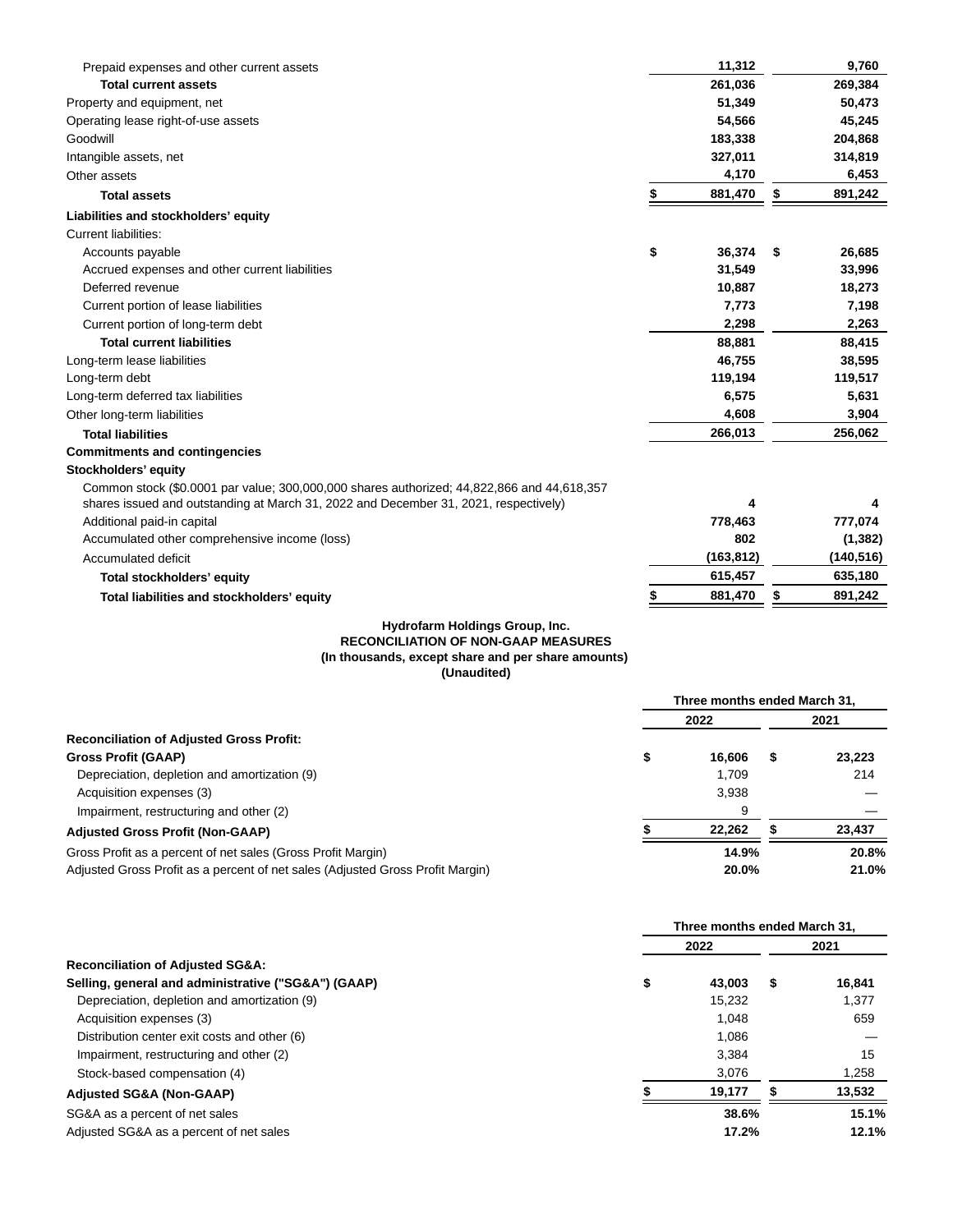|                                              | Three months ended March 31, |    |       |
|----------------------------------------------|------------------------------|----|-------|
|                                              | 2022                         |    | 2021  |
| <b>Reconciliation of Adjusted EBITDA:</b>    |                              |    |       |
| Net (loss) income (GAAP)                     | \$<br>(23, 296)              | \$ | 4,940 |
| Interest expense (1)                         | 2,366                        |    | 90    |
| Income tax (benefit) expense                 | (5, 569)                     |    | 756   |
| Distribution center exit costs and other (6) | 1,086                        |    |       |
| Depreciation, depletion and amortization (9) | 16,941                       |    | 1,591 |
| Impairment, restructuring and other (2)      | 3,393                        |    | 15    |
| Acquisition expenses (3)                     | 4,986                        |    | 659   |
| Other expense (income), net                  | 102                          |    | (84)  |
| Stock-based compensation (4)                 | 3,076                        |    | 1,258 |
| Loss on debt extinguishment (5)              |                              |    | 680   |
| <b>Adjusted EBITDA (Non-GAAP)</b>            | 3,085                        |    | 9,905 |
| Net (loss) income as a percent of net sales  | (20.9) %                     |    | 4.4%  |
| Adjusted EBITDA as a percent of net sales    | 2.8%                         |    | 8.9%  |

|                                                                      | Three months ended March 31, |                |  |       |
|----------------------------------------------------------------------|------------------------------|----------------|--|-------|
|                                                                      |                              | 2022           |  | 2021  |
| Reconciliation of Adjusted Net (loss) income:                        |                              |                |  |       |
| Net (loss) income (GAAP)                                             | \$                           | $(23, 296)$ \$ |  | 4,940 |
| Impairment, restructuring and other (2)                              |                              | 3,393          |  | 15    |
| Acquisition expenses (3)                                             |                              | 4,986          |  | 659   |
| Stock-based compensation (4)                                         |                              | 3,076          |  | 1,258 |
| Loss on debt extinguishment (5)                                      |                              |                |  | 680   |
| Distribution center exit costs and other (6)                         |                              | 1,086          |  |       |
| Depreciation, depletion and amortization related to acquisitions (9) |                              | 15,146         |  |       |
| Income tax effect of adjustments (7)                                 |                              | (3,599)        |  | (340) |
| Income tax benefit relating to acquisitions (8)                      |                              | (8, 543)       |  |       |
| Adjusted Net (loss) income (Non-GAAP)                                |                              | (7, 751)       |  | 7,212 |
|                                                                      | Three months ended March 31, |                |  |       |
|                                                                      |                              | 2022           |  | 2021  |
| <b>Reconciliation of Adjusted EPS:</b>                               |                              |                |  |       |
| Net (loss) income per share ("EPS") - Diluted (GAAP):                | \$                           | $(0.52)$ \$    |  | 0.13  |
| Impact of adjustments to Net (loss) income (above)                   |                              | 0.35           |  | 0.05  |

Diluted weighted-average shares outstanding: **44,718,510 38,997,031**

**Notes to reconciliations presented above (Adjusted EBITDA, Adjusted Gross Profit, Adjusted SG&A, Adjusted Net (loss) income, and Adjusted Net (loss) income per share - Diluted):**

**Adjusted Net (loss) income per share - Diluted (Non-GAAP): \$ (0.17) \$ 0.18**

- 1. Reflects the adjustment to eliminate the historical interest expense for the periods presented.
- 2. Reflects the elimination of the impairment, restructuring and other for the periods presented. During the quarter ended March 31, 2022, impairment primary related to a note receivable that originated in 2019 associated with a third party independent processor serving the CBD market.
- For the quarter ended March 31, 2022, this includes non-cash purchase accounting inventory adjustments for House and 3. Garden, Aurora, Greenstar and Innovative Growers Equipment \$3.9 million, the elimination of acquisition and integration consulting, transaction services and legal fees incurred for the completed Heavy 16, House and Garden, Aurora, Greenstar, and Innovative Growers Equipment acquisitions and certain potential acquisitions of \$2.6 million, partially offset by the change in fair value of contingent consideration for Aurora of (\$1.6 million).
- 4. Reflects the elimination of the stock-based compensation and related employer payroll taxes on stock-based compensation for the periods presented.
- 5. Reflects the elimination of one-time charges for loss on debt extinguishment.